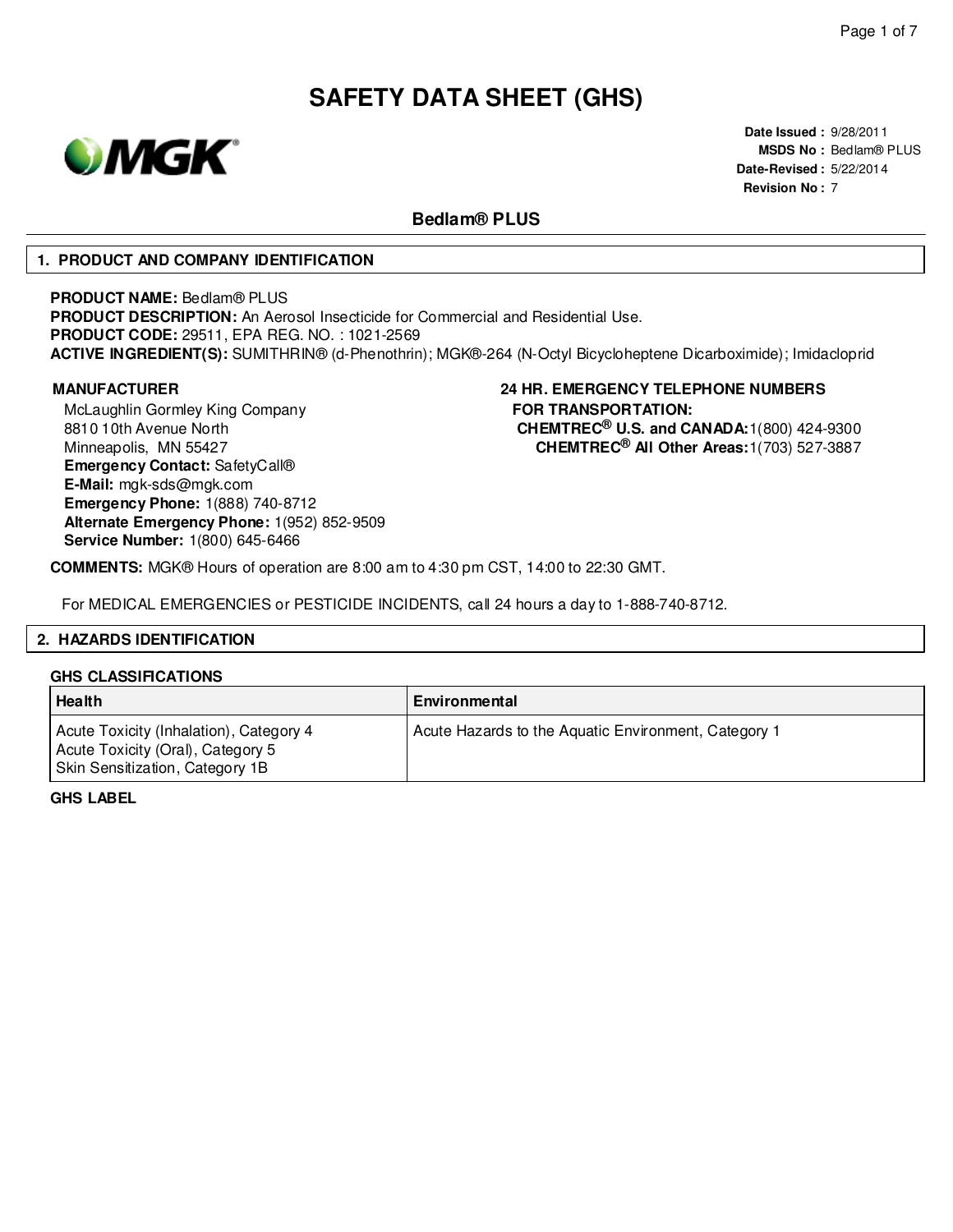

**Date Issued :** 9/28/2011 **MSDS No :** Bedlam® PLUS **Date-Revised :** 5/22/2014 **Revision No :** 7

# **Bedlam® PLUS**

| Environment (GHS 09)                                                                                                                                                                                                                                                                                                                                                                                                                                                                         | Exclamation mark (GHS 07)                                                                              |         |            |               |  |  |
|----------------------------------------------------------------------------------------------------------------------------------------------------------------------------------------------------------------------------------------------------------------------------------------------------------------------------------------------------------------------------------------------------------------------------------------------------------------------------------------------|--------------------------------------------------------------------------------------------------------|---------|------------|---------------|--|--|
| H400: Very toxic to aquatic life.                                                                                                                                                                                                                                                                                                                                                                                                                                                            | <b>WARNING</b>                                                                                         |         |            |               |  |  |
|                                                                                                                                                                                                                                                                                                                                                                                                                                                                                              | H332: Harmful if inhaled.<br>H312: Harmful in contact with skin.<br>H303: May be harmful if swallowed. |         |            |               |  |  |
| Gas cylinder (GHS 04)                                                                                                                                                                                                                                                                                                                                                                                                                                                                        |                                                                                                        |         |            |               |  |  |
| H280: Contains gas under pressure; may explode if heated.                                                                                                                                                                                                                                                                                                                                                                                                                                    |                                                                                                        |         |            |               |  |  |
| PRECAUTIONARY STATEMENT(S)                                                                                                                                                                                                                                                                                                                                                                                                                                                                   |                                                                                                        |         |            |               |  |  |
| <b>Prevention:</b>                                                                                                                                                                                                                                                                                                                                                                                                                                                                           |                                                                                                        |         |            |               |  |  |
| P202: Do not handle until all safety precautions have been read and understood.<br>P261: Avoid breathing dust/fume/gas/mist/vapours/spray.<br>P270: Do no eat, drink, or smoke when using this product.<br>P280: Wear protective gloves/protective clothing/eye protection/face protection.                                                                                                                                                                                                  |                                                                                                        |         |            |               |  |  |
| Response:                                                                                                                                                                                                                                                                                                                                                                                                                                                                                    |                                                                                                        |         |            |               |  |  |
| P305+P351+P338: IF IN EYES: Rinse cautiously with water for several minutes. Remove contact lenses, if present and<br>easy to do. Continue rinsing.<br>P303+P361+P353: IF ON SKIN (or hair): Remove/Take off immediately all contaminated clothing. Rinse skin with<br>water/shower.<br>P301+P312: IF SWALLOWED: Call a POISON CENTER or doctor/physician if you feel unwell.<br>P304+P340: IF INHALED: Remove victim to fresh air and keep at rest in a position comfortable for breathing. |                                                                                                        |         |            |               |  |  |
| Storage:                                                                                                                                                                                                                                                                                                                                                                                                                                                                                     |                                                                                                        |         |            |               |  |  |
| P411+P235: Store at temperatures not exceeding 54.4 °C/ 130 °F. Keep cool.<br>P403: Store in a well-ventilated place.                                                                                                                                                                                                                                                                                                                                                                        |                                                                                                        |         |            |               |  |  |
| Disposal:                                                                                                                                                                                                                                                                                                                                                                                                                                                                                    |                                                                                                        |         |            |               |  |  |
| P501: Dispose of contents/container to an approved waste disposal plant.                                                                                                                                                                                                                                                                                                                                                                                                                     |                                                                                                        |         |            |               |  |  |
| <b>COMMENTS:</b> This material is considered hazardous by the 2012 OSHA Hazard Communication Standard [29 CFR<br>1910.1200(a)(1)], and the G.H.S.                                                                                                                                                                                                                                                                                                                                            |                                                                                                        |         |            |               |  |  |
| 3. COMPOSITION / INFORMATION ON INGREDIENTS                                                                                                                                                                                                                                                                                                                                                                                                                                                  |                                                                                                        |         |            |               |  |  |
| <b>Chemical Name</b>                                                                                                                                                                                                                                                                                                                                                                                                                                                                         |                                                                                                        | $Wt.$ % | <b>CAS</b> | <b>EINECS</b> |  |  |
| SUMITHRIN® (d-Phenothrin)                                                                                                                                                                                                                                                                                                                                                                                                                                                                    | 0.4<br>26002-80-2<br>247-404-5                                                                         |         |            |               |  |  |

| MGK®-264 (N-Octyl Bicycloheptene Dicarboximide) |      |                                  | 113-48-4   204-029-1 |
|-------------------------------------------------|------|----------------------------------|----------------------|
| Imidacloprid                                    | 0.05 | 138261-41-3   Not Avail.         |                      |
| Liquefied Petroleum Gas                         |      | 10 - 15   68476-86-8   270-705-8 |                      |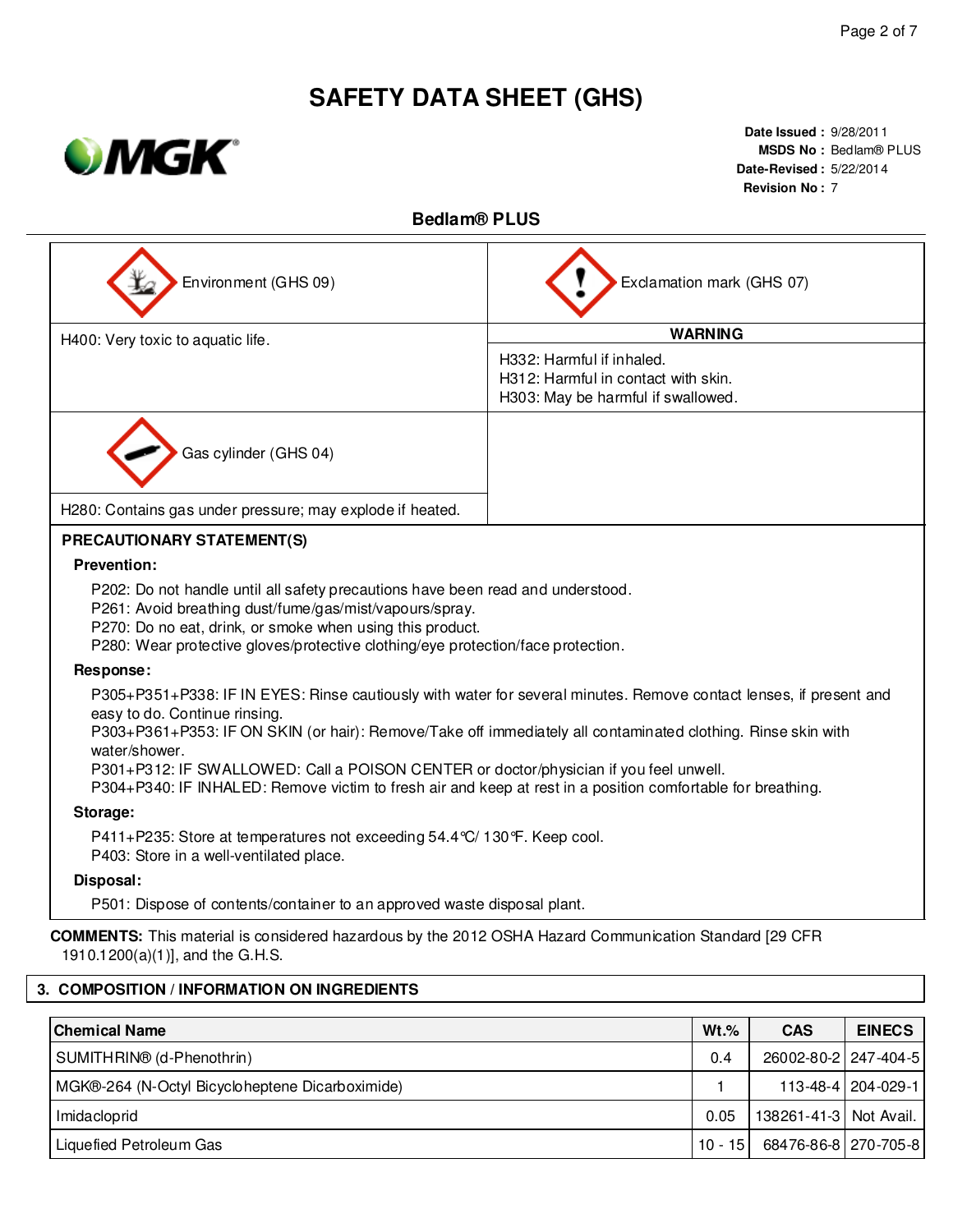

**Date Issued :** 9/28/2011 **MSDS No :** Bedlam® PLUS **Date-Revised :** 5/22/2014 **Revision No :** 7

# **Bedlam® PLUS**

**COMMENTS:** Ingredients not identified are proprietary or non-hazardous. Values are not product specifications.

#### **4. FIRST AID MEASURES**

- **EYES:** Hold eye open and rinse slowly and gently with water for 15-20 minutes. Remove contact lenses, if present, after the first 5 minutes, then continue rinsing eye. Call a poison control center or doctor for treatment advice.
- **SKIN:** Take off contaminated clothing. Rinse skin immediately with plenty of water for 15-20 minutes. Call a poison control center or doctor for treatment advice.
- **INGESTION:** If swallowed, IMMEDIATELY call a poison control center or doctor for treatment advice. DO NOT give **any** liquid to the person. Do not induce vomiting unless told to do so by a poison contol center or a doctor. Never give anything by mouth to an unconscious person.
- **INHALATION:** Remove affected person to fresh air. If person is not breathing, call 911 or an ambulance, then give artificial respiration, preferably mouth-to-mouth if possible. Call a poison control center or doctor for further treatment advice.
- **NOTES TO PHYSICIAN:** For skin effects, a highly efficient therapeutic agent for pyrethroid exposure is topical application of tocopherol acetate (Vitamin E).

#### **5. FIRE FIGHTING MEASURES**

**FLAMMABLE CLASS:** This aerosol is NOT classified as FLAMMABLE by the flame extension test method described in 16 CFR 1500.45.

**EXTINGUISHING MEDIA:** Foam, carbon dioxide or dry chemical.

**HAZARDOUS COMBUSTION PRODUCTS:** Under fire conditions this product may support combustion and may decompose to give off toxic gases such as carbon monoxide, carbon dioxide, and nitrogen oxides.

**EXPLOSION HAZARDS:** Contents under pressure. Exposure to temperatures above 130°F (54.4°C) may cause bursting.

**FIRE FIGHTING PROCEDURES:** Treat as an oil fire. Use a full-faced self-contained breathing apparatus along with full protective gear. Keep nearby containers and equipment cool with a water stream.

**SENSITIVITY TO IMPACT:** Forceful impacts can cause damage to aerosol unit and may cause a bursting or explosion hazard.

#### **6. ACCIDENTAL RELEASE MEASURES**

- **SMALL SPILL:** Shut off ignition sources. Stop release, if possible without risk. Dike or contain release, if possible, and if immediate response can prevent further damage or danger. Isolate and control access to the release area. Take actions to reduce vapors. Absorb with appropriate absorbent. Clean spill area of residues and absorbent.
- **LARGE SPILL:** Shut off ignition sources. Stop release, if possible without risk. Dike or contain release, if possible, and if immediate response can prevent further damage or danger. Isolate and control access to the release area. Take actions to reduce vapors. Collect product into drums, etc. via drains, pumps, etc. Absorb with appropriate absorbent. Clean spill area of residues and absorbent.

#### **ENVIRONMENTAL PRECAUTIONS**

**WATER SPILL:** Contains Pyrethroids, which are toxic to fish and other aquatic invertebrates. Contaminated absorbent and wash water should be disposed of according to local, state/provincial and federal/national regulations.

### **7. HANDLING AND STORAGE**

**GENERAL PROCEDURES:** DO NOT APPLY THIS PRODUCT IN OR ON ELECTRICAL EQUIPMENT DUE TO THE POSSIBILITY OF SHOCK HAZARD. Do not use or store near heat, sparks, open flame, or any other ignition sources.

**HANDLING:** Contents under pressure - DO NOT puncture or incinerate container. Do not use or store near heat, sparks, open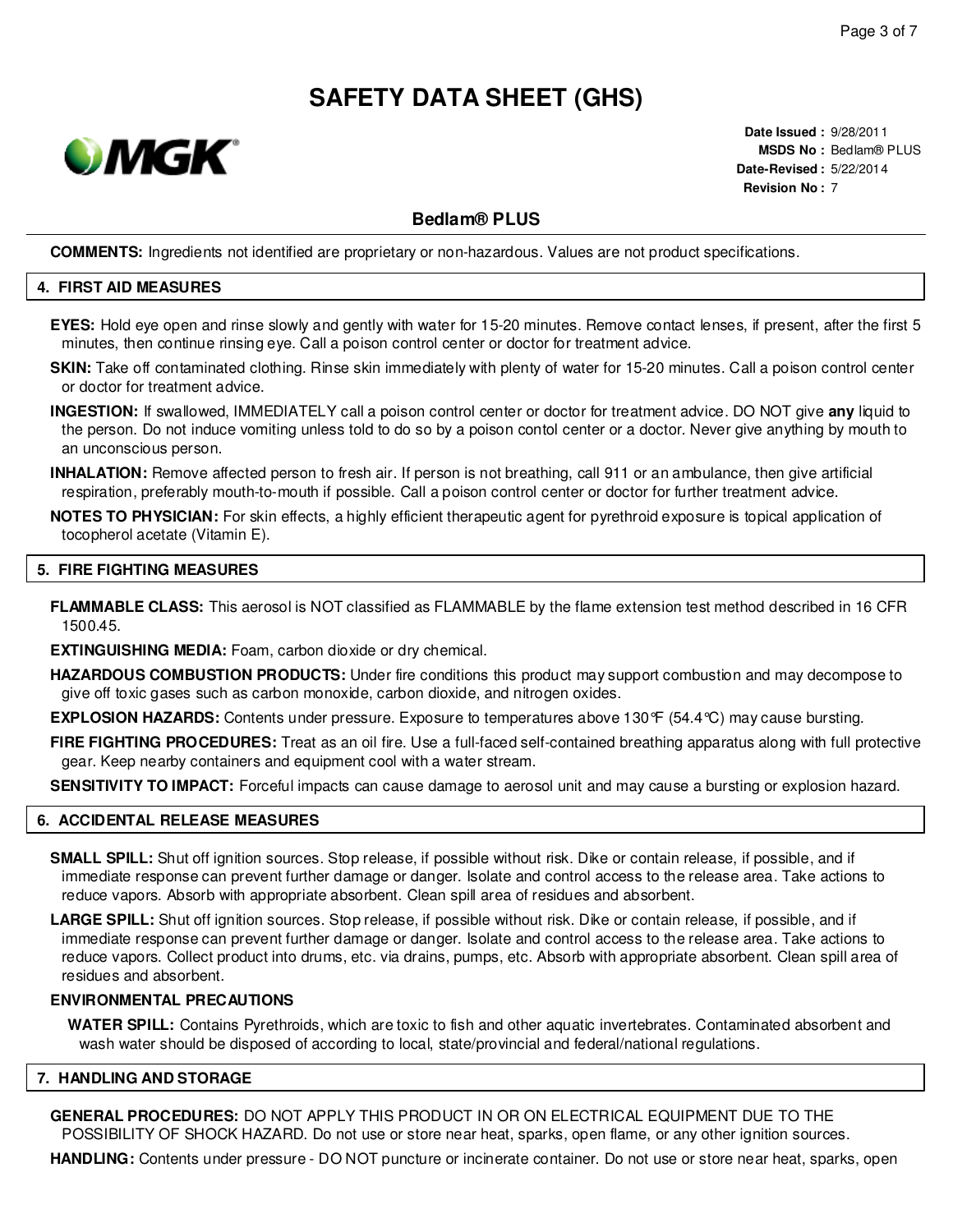

**Date Issued :** 9/28/2011 **MSDS No :** Bedlam® PLUS **Date-Revised :** 5/22/2014 **Revision No :** 7

### **Bedlam® PLUS**

flame, or any other ignition sources. Take prudent precautions to avoid contact with skin, eyes, and clothing. Do not contaminate water, food or feedstuffs, by storage, handling, or disposal.

READ AND OBSERVE ALL PRECAUTIONS AND INSTRUCTIONS ON THE PRODUCT LABEL.

**STORAGE:** Store containers upright and closed. Always store pesticides in the original container. Store away from food and petfood. Store in areas that are cool, dry, and well-ventilated. **DO NOT expose to temperatures above 130°F (54.4°C), as bursting may occur**. DO NOT use or store near heat, sparks, open flame, near any ignition sources, or near strong acids, bases, and oxidizers. Emptied containers may retain product residues.

KEEP OUT OF REACH OF CHILDREN.

#### **8. EXPOSURE CONTROLS / PERSONAL PROTECTION**

### **EXPOSURE GUIDELINES**

| OSHA HAZARDOUS COMPONENTS (29 CFR1910.1200)     |            |                        |                   |                  |                   |                    |                   |
|-------------------------------------------------|------------|------------------------|-------------------|------------------|-------------------|--------------------|-------------------|
|                                                 |            | <b>EXPOSURE LIMITS</b> |                   |                  |                   |                    |                   |
| <b>OSHA PEL</b>                                 |            |                        |                   | <b>ACGIH TLV</b> |                   | <b>SupplierOEL</b> |                   |
| <b>Chemical Name</b>                            |            | ppm                    | mg/m <sup>3</sup> | ppm              | mg/m <sup>3</sup> | ppm                | mg/m <sup>3</sup> |
| SUMITHRIN® (d-Phenothrin)                       | <b>TWA</b> | None                   |                   | None             |                   | None               |                   |
| MGK®-264 (N-Octyl Bicycloheptene Dicarboximide) | <b>TWA</b> | None                   |                   | None             |                   | None               |                   |
| Imidacloprid                                    | <b>TWA</b> | None                   |                   | None             |                   | None               |                   |
| Liquefied Petroleum Gas                         | <b>TWA</b> | 1000                   | 1800              | 1000             | 1800              | None               |                   |

**ENGINEERING CONTROLS:** Ventilate treatment area thoroughly before re-entry.

#### **PERSONAL PROTECTIVE EQUIPMENT**

**EYES AND FACE:** Take prudent precautions to avoid contact with eyes.

**SKIN:** Take prudent precautions to avoid contact with skin and clothing.

**WORK HYGIENIC PRACTICES:** DO NOT SMOKE, EAT, OR DRINK, OR APPLY COSMETICS IN WORK AREA! Wash promptly if skin becomes contaminated. Wash at the end of each work shift and before eating, smoking, or using the toilet.

#### **9. PHYSICAL AND CHEMICAL PROPERTIES**

**PHYSICAL STATE:** Liquefied gases and liquid.

**ODOR:** Sweet, solvent-odor.

**APPEARANCE:** Milky, white liquid.

**pH:** 5.3

**Notes:** @ 5% in water.

pH measurement is for the aerosol contents less the compressed gas propellent (i.e., Non-Volatiles).

**VAPOR DENSITY:** Heavier than air.

**FREEZING POINT:** Not Determined.

**SOLUBILITY IN WATER:** Partially miscible in water.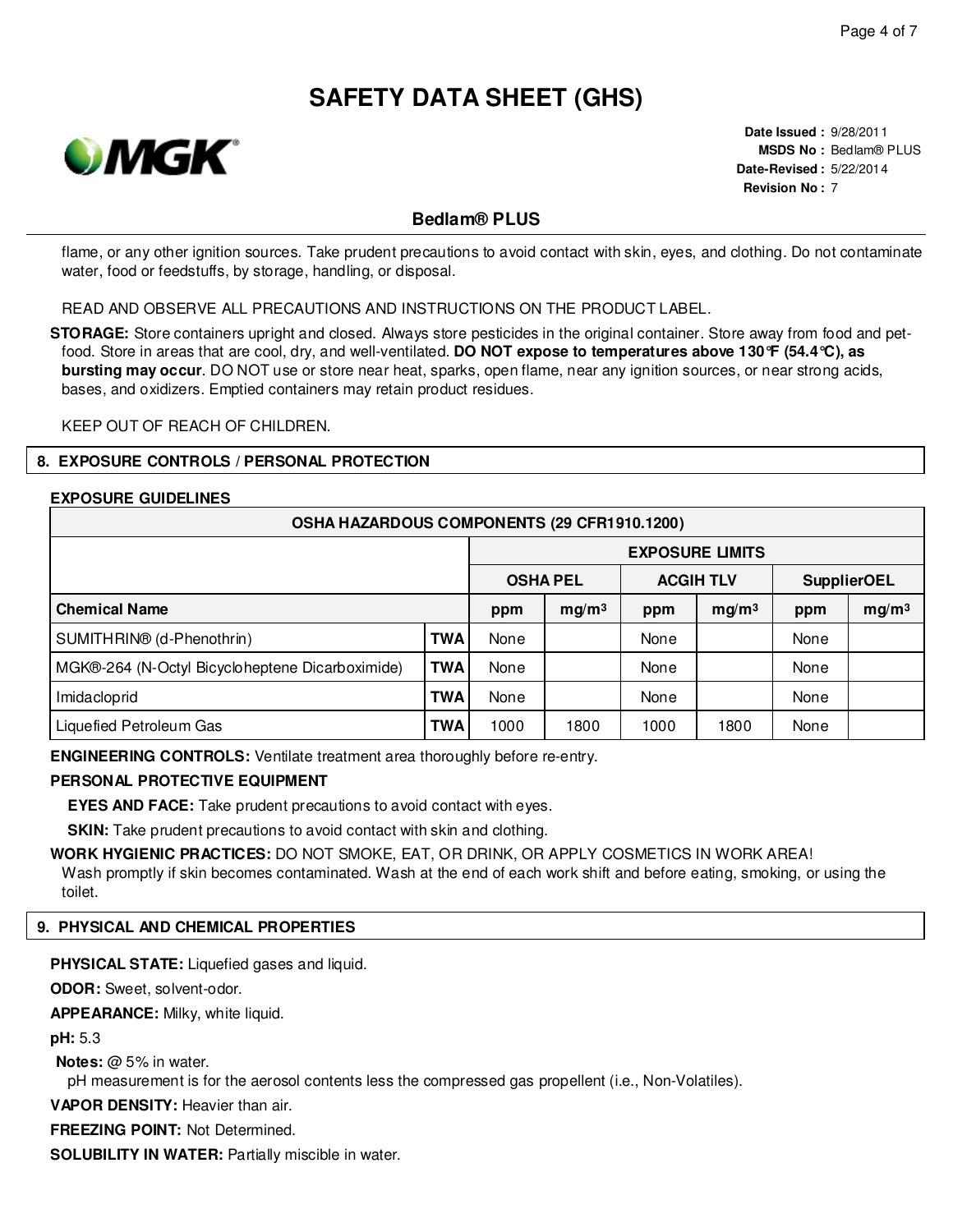

**Date Issued :** 9/28/2011 **MSDS No :** Bedlam® PLUS **Date-Revised :** 5/22/2014 **Revision No :** 7

# **Bedlam® PLUS**

**Notes:** Water Solubility analysis is for the aerosol contents less the compressed gas propellent (i.e., Non-Volatiles).

**SPECIFIC GRAVITY:** 1 (Water = 1) at 21.1°C (70.0°F)

**Notes:** Specific Gravity is for the aerosol contents less the compressed gas propellent (i.e., Non-Volatiles).

**VISCOSITY #1:** 5.33 CPS at 21.1°C (70.0°F) Brookfield on Non-Volatiles

**(VOC):** < 13.000 %

#### **10. STABILITY AND REACTIVITY**

#### **STABLE:** Yes

#### **HAZARDOUS POLYMERIZATION:** No

**CONDITIONS TO AVOID:** Not compatible with strong acids or bases. Not compatible with strong oxidizers.

#### **11. TOXICOLOGICAL INFORMATION**

#### **ACUTE**

**DERMAL LD50:** > 5000 mg/kg

**Notes:** Albino rabbit.

**ORAL LD50:** > 5000 mg/kg

**Notes:** Albino rat.

**INHALATION LC50:** > 2.09 mg/L

**Notes:** Rats exposed for 4 hours to test atmosphere. The Acute Inhalation LC<sub>50</sub> of this material places it in EPA Toxic Category IV.

**EYE EFFECTS:** Irritation clearing in less than 24 hours. Practically non-irritating.

**SKIN EFFECTS:** Slight irritation at 72 hours. Irritation Index = 0.80

#### **SENSITIZATION:** Positive.

**GENERAL COMMENTS:** Some of the above toxicity data was bridged from the insecticide concentrate, that is used in manufacturing this end-use product.

**COMMENTS:** None of the components present in this material at concentrations equal to or greater than 0.1% are listed by IARC, NTP, OSHA or ACGIH as being carcinogens.

#### **12. ECOLOGICAL INFORMATION**

**ENVIRONMENTAL DATA:** Environmental data not available for this product.

#### **13. DISPOSAL CONSIDERATIONS**

**DISPOSAL METHOD:** DO NOT puncture or incinerate container!

IF EMPTY:

Non-refillable container. Do not reuse or refill this container. Place in trash or offer for recycling if available.

#### IF PARTLY FILLED:

Call your local solid waste agency for disposal instructions.

**RCRA/EPA WASTE INFORMATION:** None of the ingredients in this product appear on the RCRA lists (40 CFR 261.24, 40CFR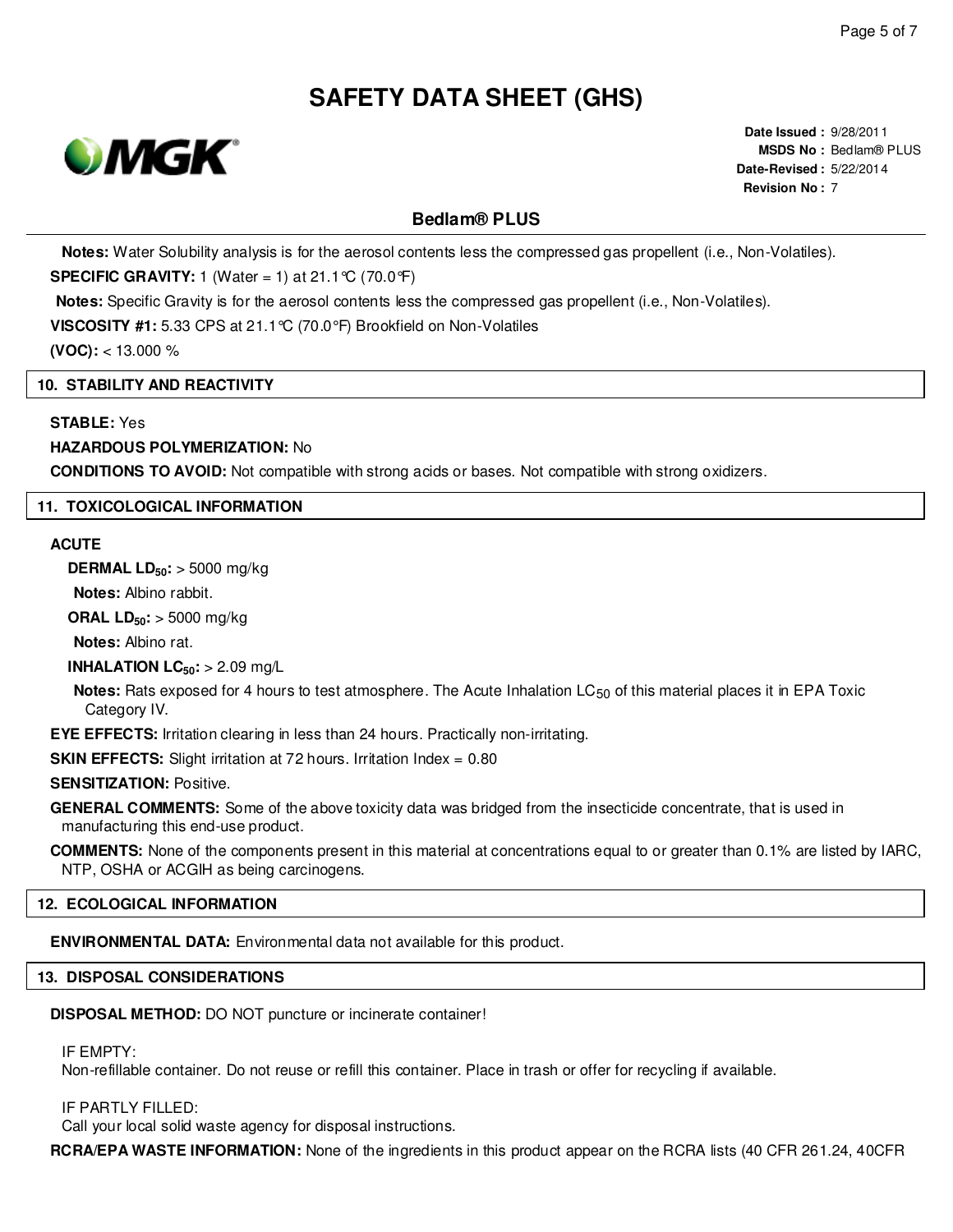

**Date Issued :** 9/28/2011 **MSDS No :** Bedlam® PLUS **Date-Revised :** 5/22/2014 **Revision No :** 7

# **Bedlam® PLUS**

251.33) or CERCLA Hazardous Substance list (40 CFR Part 302 Table 302.4)

#### **14. TRANSPORT INFORMATION**

#### **DOT (DEPARTMENT OF TRANSPORTATION)**

**PROPER SHIPPING NAME:** UN1950, Aerosols, Non-flammable, N.O.S.

#### **PRIMARY HAZARD CLASS/DIVISION:** 2.2

#### **AIR (ICAO/IATA)**

**SHIPPING NAME:** UN1950, Aerosols, Non-flammable, N.O.S.

**PRIMARY HAZARD CLASS/DIVISION:** 2.2

#### **VESSEL (IMO/IMDG)**

**SHIPPING NAME:** UN1950, Aerosols, Non-flammable, N.O.S.

#### **PRIMARY HAZARD CLASS/DIVISION:** 2.2

**MARINE POLLUTANT #1:** d-Phenothrin (SUMITHRIN®)

#### **15. REGULATORY INFORMATION**

#### **UNITED STATES**

#### **SARA TITLE III (SUPERFUND AMENDMENTS AND REAUTHORIZATION ACT)**

### **FIRE:** No **PRESSURE GENERATING:** Yes **REACTIVITY:** No **ACUTE:** Yes

**313 REPORTABLE INGREDIENTS:** This product contains no SARA Title III Section 313 chemicals that exceed the reporting limits.

#### **302/304 EMERGENCY PLANNING**

**EMERGENCY PLAN:** There are no SARA Title III Section 302 extremely hazardous substances present in this formulation (40 CFR 355).

There are no components that are subject to emergency requirements under CERCLA Section 103(a)(40 CFR 302.4) in this formulation.

#### **TSCA (TOXIC SUBSTANCE CONTROL ACT)**

**TSCA STATUS:** All chemical substances found in this product comply with the Toxic Substances Control Act's inventory reporting requirements.

### **REGULATIONS**

#### **STATE REGULATIONS: VOLATILE ORGANIC COMPOUNDS (VOC):**

This product contains less than 13% VOC's.

**FIFRA (FEDERAL INSECTICIDE, FUNGICIDE, AND RODENTICIDE ACT): NOTE**: This chemical is a pesticide product registered by the United States Environmental Protection Agency and is subject to certain labeling requirements under federal pesticide law. These requirements differ from the classification criteria and hazard information required for Safety Data Sheets, and for workplace labels of non-pesticide chemicals. The following is the hazard information as required on the pesticide label:

**CAUTION**. Harmful if swallowed. Avoid contact with skin, eyes, and clothing. Prolonged or frequently repeated skin contact may cause allergic reactions in some individuals.